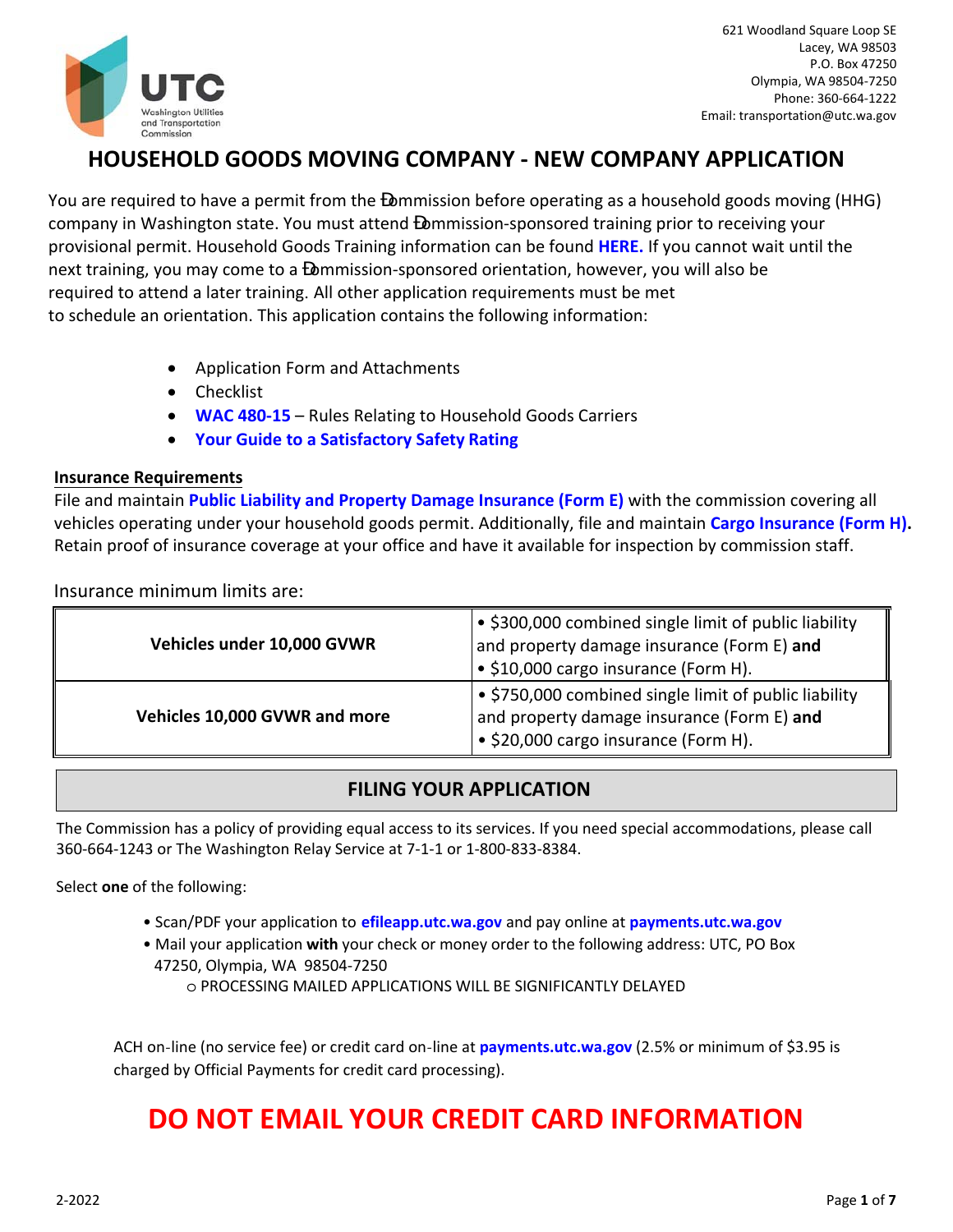

621 Woodland Square Loop SE Lacey, WA 98503 P.O. Box 47250 Olympia, WA 98504‐7250 Phone: 360‐664‐1222 Email: transportation@utc.wa.gov

### **CHECKLIST**

Ensure the following items are included with your Household Goods Moving application:

| <b>New Provisional Application</b>                                                                        |
|-----------------------------------------------------------------------------------------------------------|
| Completed application and fee                                                                             |
| Register with Department of Labor & Industries                                                            |
| Register with <b>Employment Security Department</b>                                                       |
| Register with Department of Revenue/Business Licensing Service (UBI #)                                    |
| Register with <b>Secretary of State's Office</b> (if corporation or LLC)                                  |
| Completed required Household Goods Industry Training                                                      |
| Copy of valid driver's license or government issued photo ID card for each person named in the            |
| application (upload as a separate document)                                                               |
| Evidence of enrollment in a drug and alcohol testing program, or evidence that you have in place your own |
| drug and alcohol testing program, if your company operates commercial vehicles and has CDL drivers.       |
| See 49 CFR 382(e) and 383.5.                                                                              |
| Evidence of insurance - combined single limit of public liability and property damage (Form E) and cargo  |
| insurance (Form H)                                                                                        |
| Attachment A - Three or more completed statements of support from people in the community supporting      |
| the proposed service                                                                                      |

## **HOUSEHOLD GOODS MOVING COMPANY PERMIT APPLICATION**

| <b>FOR OFFICAL USE ONLY</b> |                 |             |  |              |           |
|-----------------------------|-----------------|-------------|--|--------------|-----------|
| Date Filed:                 | Company:        |             |  |              | Docket #: |
| Receipt ID:                 |                 | Payment ID: |  | Amount Paid: |           |
| 111-0268-207-02             | 111-0268-032-20 |             |  |              |           |

| Type of Household Goods Authority Requested – Check One |                                                                                                                                                                                                                                                                                                                                                              |       |
|---------------------------------------------------------|--------------------------------------------------------------------------------------------------------------------------------------------------------------------------------------------------------------------------------------------------------------------------------------------------------------------------------------------------------------|-------|
|                                                         | Provisional and permanent authority. The fee for provisional and then<br>permanent authority is a one-time fee. Complete pages 3-7 and Attachment A.<br>Note: Per RCW 81.80.075(2), applications must be on file with the<br>commission for at least 30 days before issuance.                                                                                | \$550 |
|                                                         | Reinstatement of permit Must be filed within 30 days of cancellation, depending<br>on criteria set forth in WAC 480-15-450. Complete pages 3 and 7, and include a<br>statement justifying the reinstatement. Business Letter format is preferred.<br>If longer than 30 days after cancellation, you may not reapply for 12 months per<br>WAC-480-15-302(11). | \$250 |
|                                                         |                                                                                                                                                                                                                                                                                                                                                              |       |

**Household Goods Permit #: (T)HG ‐**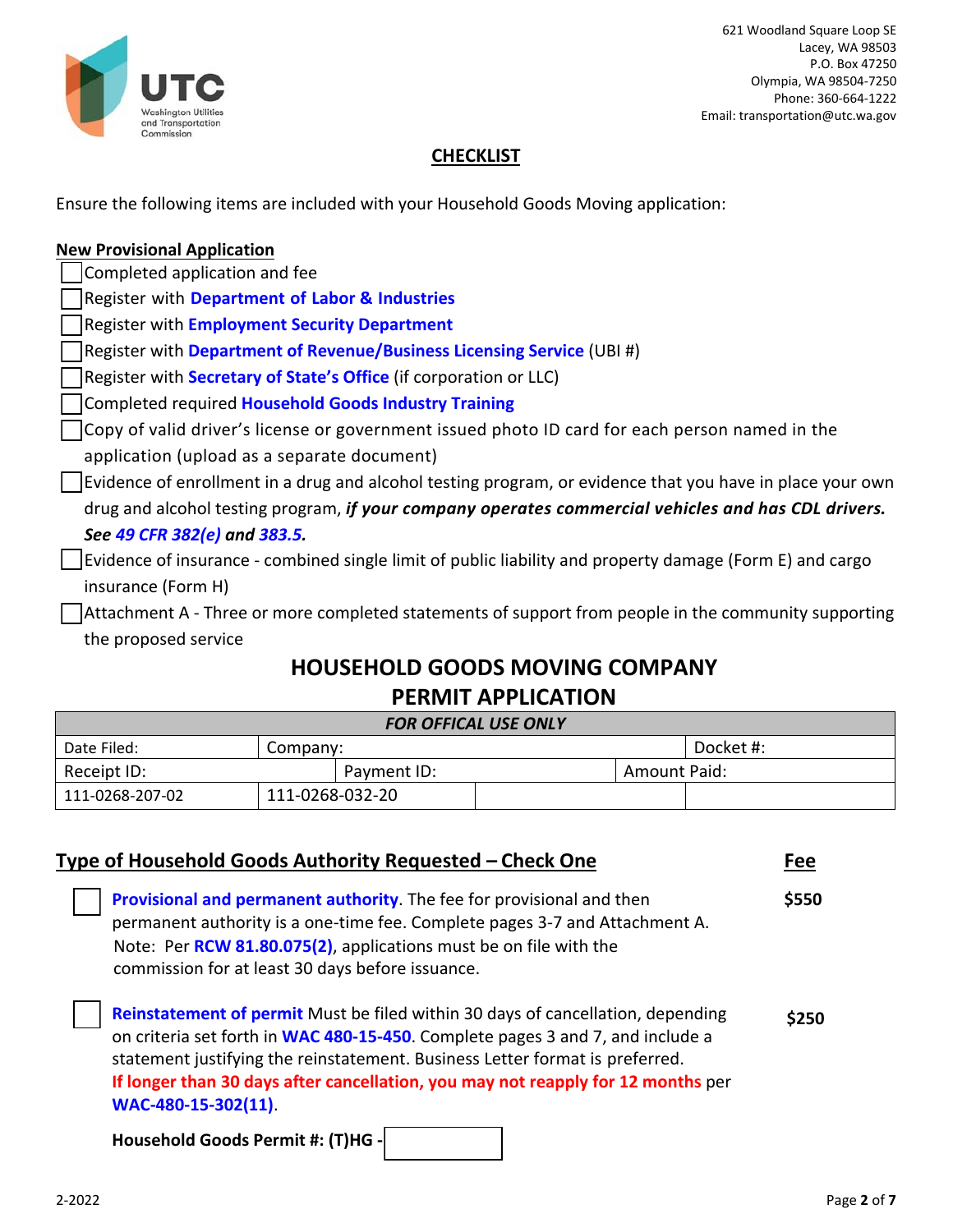

#### **Section 1 - BUSINESS INFORMATION**

| Legal Name:                                                                                                                       |                         |                      |                                                                                             |
|-----------------------------------------------------------------------------------------------------------------------------------|-------------------------|----------------------|---------------------------------------------------------------------------------------------|
| Trade Name, if applicable:                                                                                                        |                         |                      |                                                                                             |
| <b>Physical Address:</b>                                                                                                          |                         |                      |                                                                                             |
| <b>Mailing Address:</b>                                                                                                           |                         |                      |                                                                                             |
| Telephone Number:                                                                                                                 | Email:                  |                      |                                                                                             |
| Contact Name:                                                                                                                     |                         |                      |                                                                                             |
| USDOT#:                                                                                                                           |                         |                      | If you do not have a USDOT number, go on-line at https://cms8.fmcsa.dot.gov/registration to |
| apply or call 360-596-3812 for assistance.                                                                                        |                         |                      |                                                                                             |
| Is your business registered with the Department of Revenue?                                                                       |                         | No                   | Yes                                                                                         |
| Business License/UBI#:                                                                                                            |                         |                      |                                                                                             |
| Department of Labor & Industries (L&I) Worker's Comp Account #:                                                                   |                         |                      |                                                                                             |
| <b>Employment Security Department (ESD) registration #:</b>                                                                       |                         |                      |                                                                                             |
| If you will not be setting up an account with L&I or ESD because you do not have employees, please explain how you plan to obtain |                         |                      |                                                                                             |
| workers. Per WAC 480-15-555, a criminal background check must be completed on each person you intend to hire. If you intend to    |                         |                      |                                                                                             |
| hire day labor from a temp agency, they must perform the criminal background check. Refer also to WAC 480-15-302 and 305.         |                         |                      |                                                                                             |
|                                                                                                                                   |                         |                      |                                                                                             |
|                                                                                                                                   | <b>Type of Business</b> |                      |                                                                                             |
| Individual<br>Partnership                                                                                                         | Corporation             | Other (LP, LLP, LLC) | State of Incorporation                                                                      |
| List the name, title, and percentage of all partner's share or stock distribution for major stockholders:                         |                         |                      |                                                                                             |
| Name                                                                                                                              | <b>Title</b>            |                      | Stock Distribution/% of Shares                                                              |
|                                                                                                                                   |                         |                      |                                                                                             |

Provide a copy of a valid driver's license or government-issued photo identification card for each person named in the application. Upload or email as a separate attachment. Application processing will not begin until the commission/ **Licensing has received this.**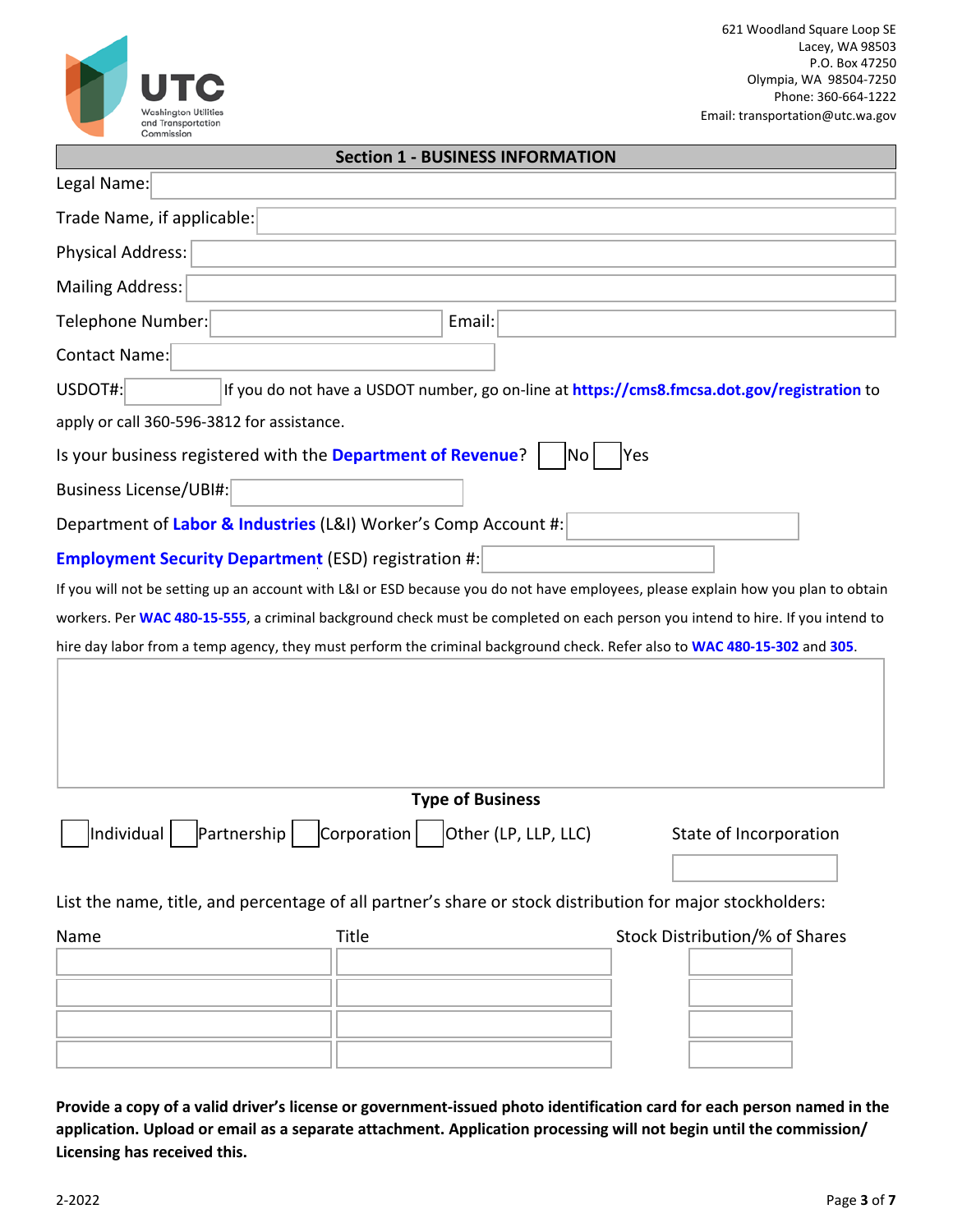

621 Woodland Square Loop SE Lacey, WA 98503 P.O. Box 47250 Olympia, WA 98504-7250 Phone: 360-664-1222 Email: transportation@utc.wa.gov

| <b>Section 2 - APPLICATION QUESTIONNAIRE</b>                                                                                                                                                                             |                |       |
|--------------------------------------------------------------------------------------------------------------------------------------------------------------------------------------------------------------------------|----------------|-------|
| 1. Describe the services you wish to provide. Explain how your services will enhance customer choice, promote<br>competition, or fill an unmet need for service:                                                         |                |       |
|                                                                                                                                                                                                                          |                |       |
| 2. Briefly describe your experience in the transportation/household goods moving industry:                                                                                                                               |                |       |
|                                                                                                                                                                                                                          |                |       |
|                                                                                                                                                                                                                          |                |       |
| 3. Do you currently hold, or have you ever held, a Household Goods permit in Washington?                                                                                                                                 |                |       |
| If yes, please indicate your permit number:<br>Yes<br>No                                                                                                                                                                 |                |       |
| Have you ever applied for and been denied a Household Goods permit in Washington?<br>4.<br>No<br>If yes, please explain:<br> Yes                                                                                         |                |       |
|                                                                                                                                                                                                                          |                |       |
|                                                                                                                                                                                                                          |                |       |
| Do you currently operate interstate?<br>Yes<br>5.<br>lNo.<br>If yes, please indicate your MC#:                                                                                                                           |                |       |
| If you have interstate authority, have you registered for Unified Carrier Registration?<br>6.                                                                                                                            | No             | Yes   |
| Do you operate interstate as an agent of another company?<br>No<br>Yes<br>7.                                                                                                                                             |                |       |
| If yes, what is the name of the company?                                                                                                                                                                                 |                |       |
| 8. Have you completed commission-sponsored training?<br> Yes<br>No                                                                                                                                                       | If "yes" date: |       |
| 9. Will you be employing CDL drivers?<br>Yes<br>INo.                                                                                                                                                                     |                |       |
| If "yes", you must attach evidence of enrollment in a drug and alcohol testing program.                                                                                                                                  |                |       |
| Please answer the following questions completely. If there are multiple persons listed in this application<br>with legal proceedings or criminal convictions to declare, provide documentation on a separate attachment. |                |       |
| 10. Does any person named in this application have, or has ever had a business-related legal proceeding against you in<br>Washington state, or in any other state?<br>If "yes" please list below*:<br>No<br>Yes          |                |       |
| Type of Legal Proceeding                                                                                                                                                                                                 | Date           | State |
|                                                                                                                                                                                                                          |                |       |

\*attach additional pages if necessary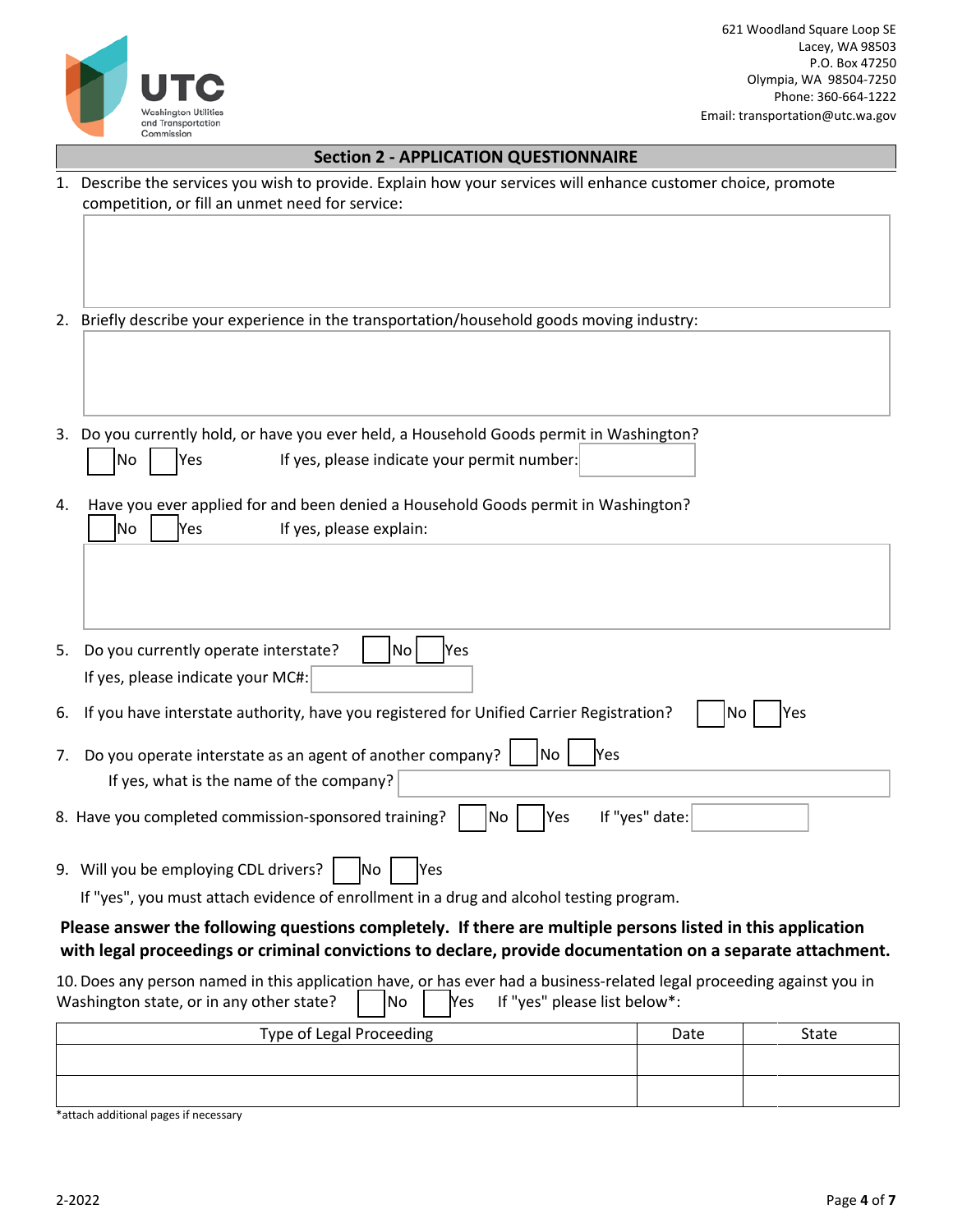

621 Woodland Square Loop SE Lacey, WA 98503 P.O. Box 47250 Olympia, WA 98504-7250 Phone: 360-664-1222 Email: transportation@utc.wa.gov

#### 11. Has any person named in this application ever been convicted of any crime involving theft, burglary, assault, sexual misconduct, identity theft, fraud, false statements, or the manufacture, sale, or distribution of a controlled substance?  $\begin{vmatrix} \text{No} & \text{Yes} \\ \end{vmatrix}$  if yes, please list below\*:

| Type of Conviction | Date | State |
|--------------------|------|-------|
|                    |      |       |
|                    |      |       |
|                    |      |       |

\*attach additional pages if necessary

12. Has any person named in this application been: 1) convicted of a criminal offense in Washington state, 2) found to have committed a civil offense in Washington state, or 3) found to have violated Commission rules?

 $\begin{array}{|c|c|c|c|c|}\n\hline\n\text{No} & \text{Yes} & \text{If yes, please list below}: \end{array}$ Violation **Date of conviction** RCW/WAC

\*attach additional pages if necessary

13. If you would like to receive information about new household goods carriers, check here

| <b>Section 3 - FINANCIAL STATEMENT</b>                                                         |                                        |  |  |
|------------------------------------------------------------------------------------------------|----------------------------------------|--|--|
| Complete the following or attach a balance sheet, profit and loss statement, or business plan. |                                        |  |  |
| <b>Assets</b>                                                                                  | <b>Liabilities</b>                     |  |  |
| Cash in Bank                                                                                   | Salaries/Wages Payable                 |  |  |
| Notes Received                                                                                 | <b>Accounts Payable</b>                |  |  |
| Investments                                                                                    | Notes Payable                          |  |  |
| <b>Other Current Assets</b>                                                                    | Mortgages Payable                      |  |  |
| <b>Prepaid Expenses</b>                                                                        | <b>Total Liabilities</b>               |  |  |
| Land and Buildings                                                                             | Net Worth                              |  |  |
| <b>Trucks and Trailers</b>                                                                     | <b>Preferred Stock</b>                 |  |  |
| <b>Office Furniture</b>                                                                        | Common Stock                           |  |  |
| <b>Other Equipment</b>                                                                         | <b>Retained Earnings</b>               |  |  |
| <b>Other Assets</b>                                                                            | Capital                                |  |  |
| <b>TOTAL ASSETS</b>                                                                            | <b>TOTAL LIABILITIES AND NET WORTH</b> |  |  |

| <b>Section 4 - EQUIPMENT LIST</b>                                                                                |                                                                                                             |                       |                  |            |  |
|------------------------------------------------------------------------------------------------------------------|-------------------------------------------------------------------------------------------------------------|-----------------------|------------------|------------|--|
|                                                                                                                  | List the equipment you own or lease to provide moving services (attach additional sheets if necessary). You |                       |                  |            |  |
| must own or have a long-term lease for any vehicle you operate, you may not rent vehicles on a job-by-job basis. |                                                                                                             |                       |                  |            |  |
| Year                                                                                                             | <b>Make</b>                                                                                                 | <b>License Number</b> | Vehicle ID (VIN) | <b>GVW</b> |  |
|                                                                                                                  |                                                                                                             |                       |                  |            |  |
|                                                                                                                  |                                                                                                             |                       |                  |            |  |
|                                                                                                                  |                                                                                                             |                       |                  |            |  |
|                                                                                                                  |                                                                                                             |                       |                  |            |  |
|                                                                                                                  |                                                                                                             |                       |                  |            |  |

\*attach additional pages if necessary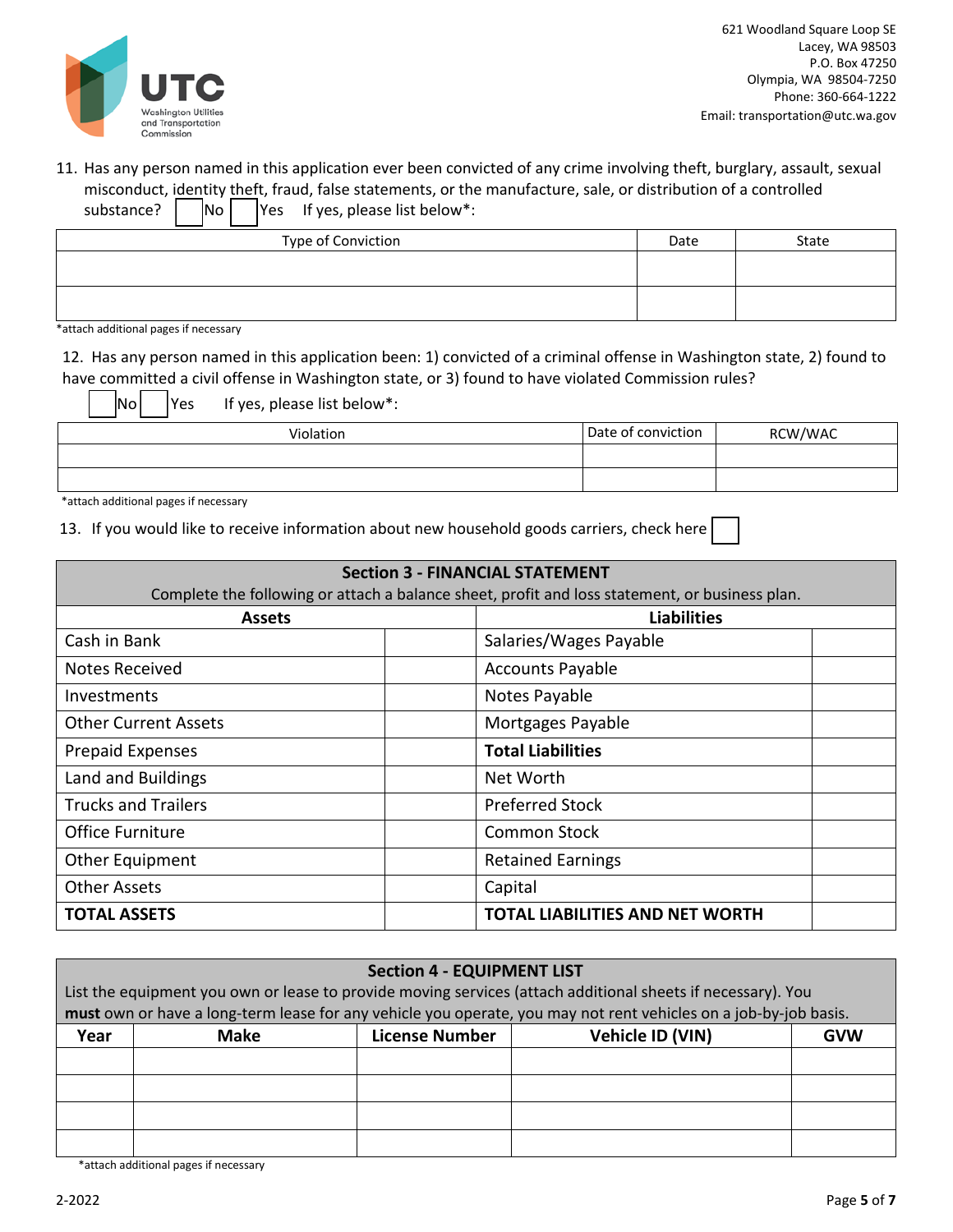

621 Woodland Square Loop SE Lacey, WA 98503 P.O. Box 47250 Olympia, WA 98504-7250 Phone: 360-664-1222 Email: transportation@utc.wa.gov

## **Section 5 – SAFETY**

Identify the person and position responsible for understanding and complying with the **[Federal Motor](http://www.fmcsa.dot.gov/) Carrier Safety [Regulations](http://www.fmcsa.dot.gov/)** (FMCSR), Washington state laws (RCW) and commission rules (WAC) as described below. Please refer to the WAC rules, Fact Sheets and publication "Your Guide to Achieving a Satisfactory Safety Rating" for assistance with requirements that may apply to your specific operations.

**Controlled Substance and Alcohol Use and Testing** (**Title 49, Code of Federal [Regulations](http://www.fmcsa.dot.gov/regulations/title49/part/382) Part 382 and Part 40**). If you operate commercial motor vehicles, your drivers must be in a controlled substance and alcohol use and testing program. You must have an alcohol and controlled substances testing program. **Please attach evidence of your enrollment in a drug and alcohol testing program if your company has commercial vehicles and employs CDL drivers**.

**Commercial Driver's License (CDL) Standards Requirement and Penalties** (Title 49, Code of Federal Regulations Part 383). If you operate commercial motor vehicles, your drivers must have a valid CDL.

**Driver Qualification Requirements** (Title 49, Code of Federal Regulations Part 391). Each of your drivers must meet minimum qualification requirements. You must maintain driver qualification files for each driver.

**Drivers Hours of Service** (Title 49, Code of Federal Regulations Part 395). Each of your drivers must maintain hours of service logs. You must maintain true and accurate hours of service records for each driver.

**Inspection, Repair and Maintenance** (Title 49, Code of Federal Regulations Part 396). You must systematically inspect, repair, and maintain all motor vehicles.

**Parts and Accessories Necessary for Safe Operation** (Title 49, Code of Federal Regulations Part 393). You must maintain parts and accessories in a safe condition.

**Liability Insurance Requirements** (WAC 480-15-530). You must file and maintain **proof of public liability and proper damage insurance** (\$300,000 minimum coverage for vehicles under 10,000 pounds GVWR and \$750,000 minimum coverage for vehicles 10,000 pounds GVWR or more).

**Cargo Insurance Requirements** (WAC 480-15-550). You must maintain **cargo insurance coverage** (\$10,000 for household goods transported in motor vehicles under 10,000 pounds GVWR and \$20,000 for vehicles 10,000 pounds GVWR or more).

Name: Position: Position: Position: Position: Position: Position: Position: Position: Position: Position: Position: Position: Position: Position: Position: Position: Position: Position: Position: Position: Position: Positi

## **Section 6 - OPERATIONAL RESPONSIBILITIES**

Identify the person and position responsible for understanding and complying with the requirements of each category shown below.

Annual Reports and Regulatory Fees (**[WAC 480-15-480](http://apps.leg.wa.gov/wac/default.aspx?cite=480-15-480)**). You must annually file a report of your financial operations and pay regulatory fees.

Name: Position: Position: Position: Position: Position: Position: Position: Position: Position: Position: Position: Position: Position: Position: Position: Position: Position: Position: Position: Position: Position: Positi

STATE OF WASHINGTON – general laws, rules and regulations: Individuals and companies doing business in the state of Washington must comply with the regulations of local, state, and federal agencies. Please state the name and position of the person in your organization who will be responsible for ensuring compliance with the laws of the state of Washington, such as, but not limited to the Department of Labor & Industries (industrial insurance, safety, prevailing wage); Department of Licensing vehicle and drivers licenses, business licensing, Unified Business Identifier (UBI number), fuel permits, fuel tax; Secretary of State (corporate registrations); Department of Transportation (over-size or overweight permits); Department of Revenue, Internal Revenue Service (taxes); and Employment Security.

Name: Position: Position: Position: Position: Position: Position: Position: Position: Position: Position: Position: Position: Position: Position: Position: Position: Position: Position: Position: Position: Position: Positi